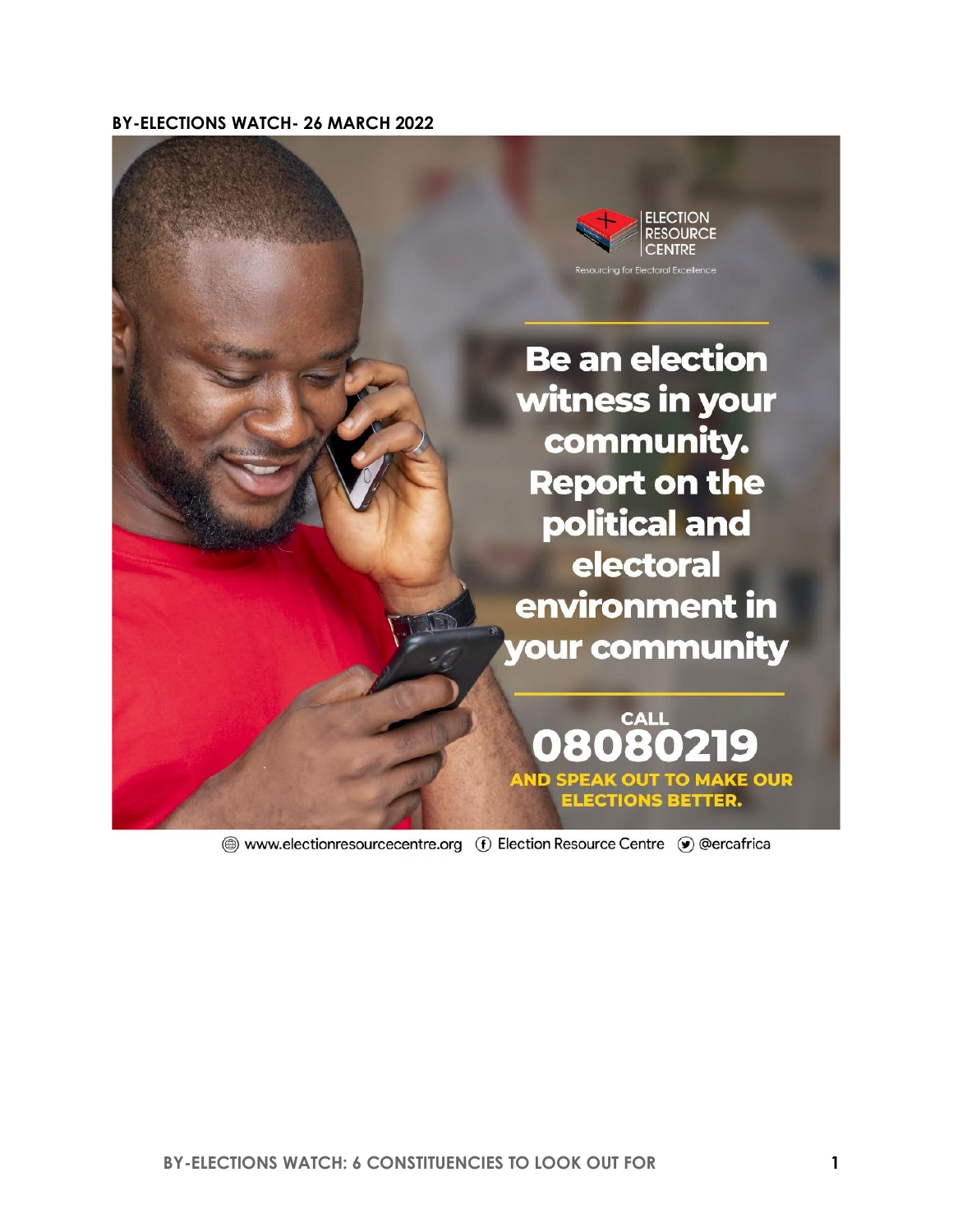

Resourcing for Electoral Excellence

# **BY-ELECTIONS WATCH 6 CONSTITUENCIES TO LOOK OUT FOR**

**\_\_\_\_\_\_\_\_\_\_\_\_\_\_\_\_\_\_\_\_\_\_\_\_\_\_\_\_\_\_\_\_\_\_\_\_\_\_\_\_\_\_\_\_\_\_\_\_\_\_\_\_\_\_\_\_\_\_\_\_\_\_\_\_\_\_\_\_\_\_\_\_**

#### **KWEKWE CENTRAL CONSTITUENCY**

| <b>KWEKWE CENTRAL CONSTITUENCY</b>                                   |        |        |         |
|----------------------------------------------------------------------|--------|--------|---------|
| Death of Masango Matambanadzo (NPF)<br><b>REASON FOR BY-ELECTION</b> |        |        |         |
| LOCAL AUTHORITY VACANCIES                                            | Ward 8 | Ward 9 | Ward 10 |

| <b>Polling Stations</b> | <b>Registered Voters   2018</b> |            | 2013<br>Winning Party   Winning Party   Winning Party | 2008  |
|-------------------------|---------------------------------|------------|-------------------------------------------------------|-------|
| - 37                    | 24 434                          | <b>NPF</b> | ZANU-PF                                               | MDC-T |

Kwekwe Central comprises 8 wards in total, with ward 6 under ZANU PF control while the remaining 4 wards are controlled by MDC Alliance. There are 3 council vacancies following the deaths of MDC Alliance councillors representing ward 8 and 9 and the recall of Kwekwe Central Mayor, Angeline Kasipo representing ward 10.

Politically, former Member of Parliament and MDC Alliance losing candidate in 2018 Blessing Chebundo has since shifted political allegiances to ZANU PF, potentially impacting on the strength of the opposition vote. The death of incumbent MP Matambanadzo who represented the National Patriotic Front (NPF) and the crossing of former MDC Alliance candidate Blessing Chebundo presents a unique opportunity for both ruling and opposition parties to consolidate control. Yet it is still to be seen whether ZANU PF will reclaim its voters who had shifted political allegiances to Matambanadzo and the NPF following the dismissal of Matambanadzo from ZANU PF in March 2018, just before the 2018 Harmonised Election.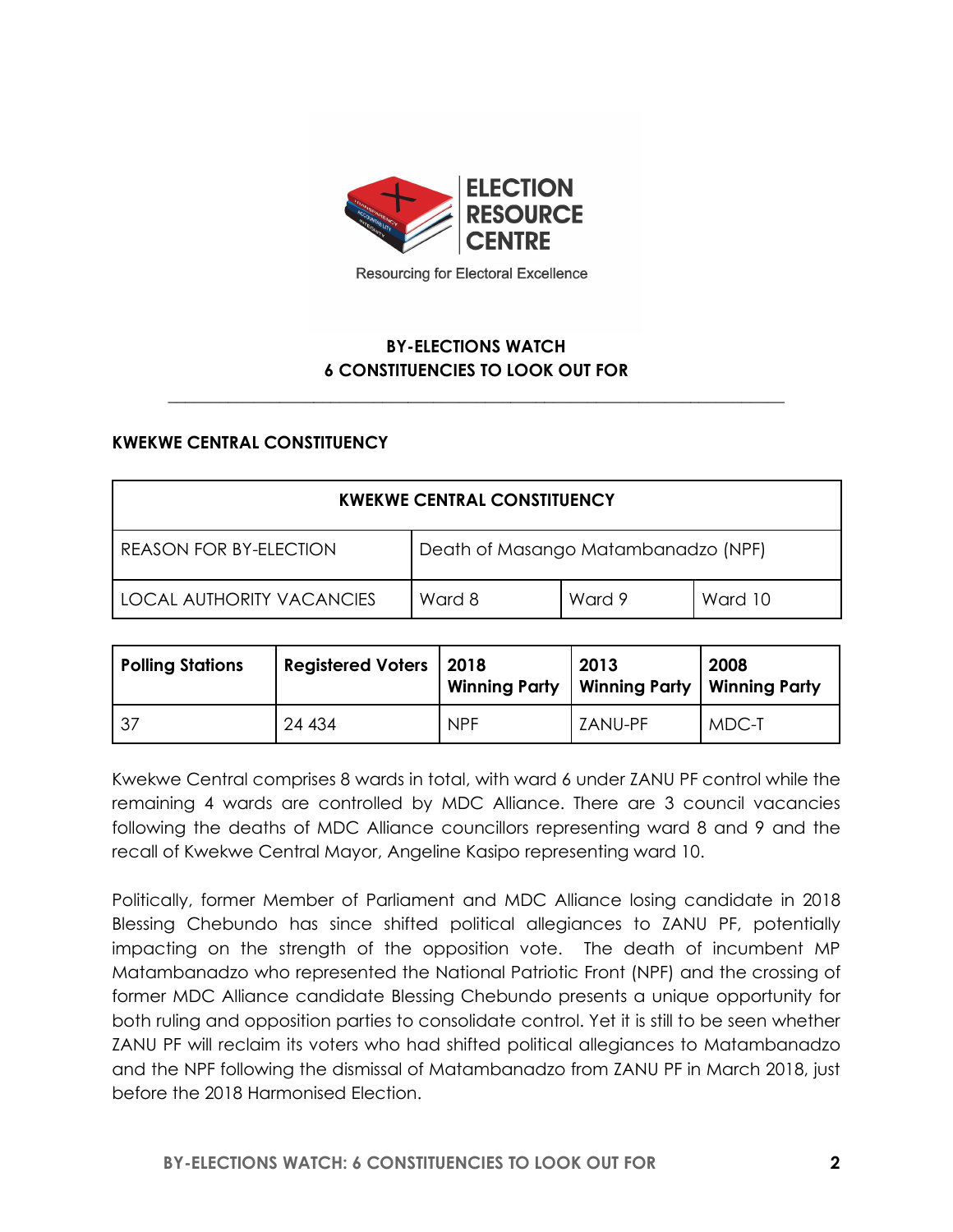A focal point for the constituency is the gold mines and illegal gold panning which has grown to unprecedented levels in recent times and has resulted in high levels of violence including intra and inter-party violence in a bid for political and trade control within the region. Economic shifts and a mass migration of artisanal miners, the death of popular NPF Member of Parliament Matambanadzo Masango, the presence of the infamous "MaShurugwi" (violent Machete gangs in gold mining communities), as well as the presence of former Minister of State Security Owen Ncube within the constituency has changed the political complexion of the constituency, with the constituency viewed as a potential hotbed of politically motivated violence. The presence of "MaShurugwi" remains of concern as the groupings could be activated politically to assist the regime through violence and intimidation and could perpetuate conflict for purposes that conform with their specific political agendas.

| <b>MUTASA SOUTH CONSTITUENCY</b> |                                       |  |  |
|----------------------------------|---------------------------------------|--|--|
| REASON FOR BY-ELECTION           | Recall of Regai Tsunga (MDC Alliance) |  |  |
| I LOCAL AUTHORITY VACANCIES      | N/A                                   |  |  |

#### **MUTASA SOUTH CONSTITUENCY**

|    | Polling Stations   Registered Voters | 2018<br><b>Winning Party</b> | 2013<br>  Winning Party   Winning Party | 2008  |
|----|--------------------------------------|------------------------------|-----------------------------------------|-------|
| 26 | 33 746                               | MDC ALLIANCE   ZANU-PF       |                                         | MDC-T |

Mutasa South Constituency is a peri-urban constituency located in Manicaland province, covering Mutare Urban (Wards 11, 12 and 14), peri-urban and mining communities (Wards 21, 22 and 26), farming and plantation communities (Wards 18 and 23) and a rural community (Ward 25). The constituency has been a political battleground every election cycle in recent years, and the 2022 by-elections will be no exception.

Mutasa South Constituency, which had been represented by former headmaster and MDC Alliance candidate Regai Tsunga, is one of ZANU PF's top target seats in the March, 26 by-elections. Mutasa South is historically a swing constituency, with the seat switching between ZANU PF and MDC-T between 2005 and 2008. In 2013, ZANU PF (8,963 votes) subsequently won the constituency benefitting from intra-party fighting in the MDC-T who split the opposition vote between MDC-T candidate Mischek Kagurabadza (7,932 votes) and, then Independent Candidate Regai Tsunga (1,694 votes). In 2018, ZANU PF narrowly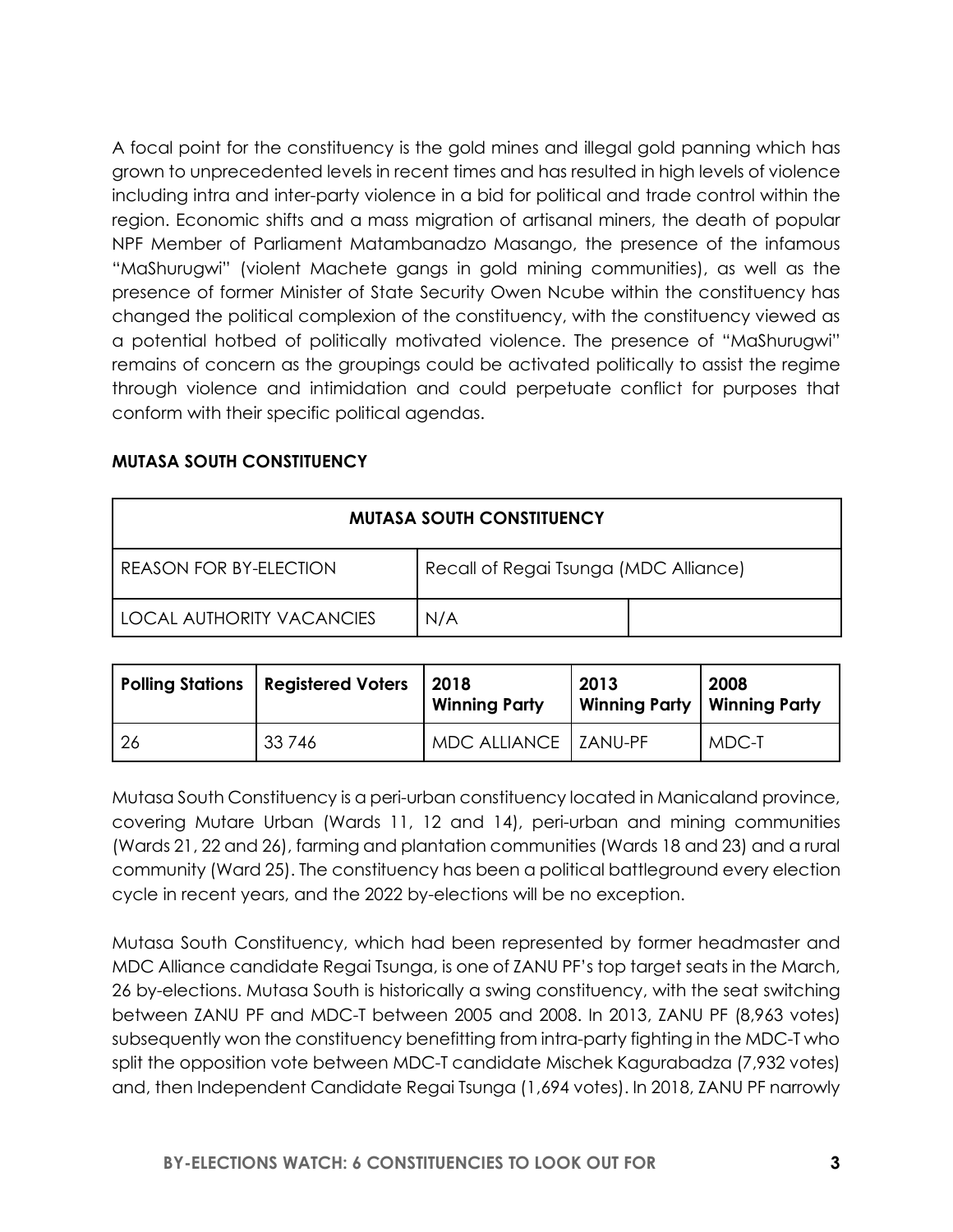lost the constituency by 2,047 votes owing to a strong showing by Mutare native and ZANU PF candidate Mischek Mugadza among the rural and peri-urban areas in the constituency, while the MDC Alliance candidate captured the urban vote and benefitted from the lack of an MDC-T candidate to split the opposition vote. With an increase in voter apathy amongst the urban youth following the 2018 Harmonised Elections, this could impact the strength of the urban vote.

Mutasa South has witnessed an influx of artisanal gold miners around the Penhalonga and Odzi areas which have become highly politicised and contested in a bid to control extraction and trade, with the threat of removal used for political leverage. The presence of the 3 Brigade Army Barracks within the constituency poses a potential threat, with concerns that the military could be used to interfere in the by-election and influence the result as the outcome is too close to call.

## **ST MARY'S CONSTITUENCY**

| ST MARY'S CONSTITUENCY                                                      |  |  |  |  |
|-----------------------------------------------------------------------------|--|--|--|--|
| Recall of Unganai Tarusenga (MDC Alliance)<br><b>REASON FOR BY-ELECTION</b> |  |  |  |  |
| <b>LOCAL AUTHORITY VACANCIES</b><br>N/A                                     |  |  |  |  |

|     | Polling Stations   Registered Voters | 2018<br><b>Winning Party</b> | 2013<br>  Winning Party   Winning Party | 2008  |
|-----|--------------------------------------|------------------------------|-----------------------------------------|-------|
| -40 | 29 453                               | MDC ALLIANCE   MDC-T         |                                         | MDC-T |

St Mary's constituency comprises St Mary's and Chitungwiza. It is approximately 30 km south of Harare. The constituency is densely populated, a feature of high-density suburbs. The constituency has 6 wards which are 1, 2, 3, 4, 5 and 8 with wards 2 and 3 controlled by ZANU PF following MDC Alliance's failure to field candidates in both wards during the 2018 Harmonised Election.

Historically, the MDC T won the constituency in 2008 with a margin of 45%. However, following the 2008 election, there has been a gradual decline in the margin of victory for the opposition, with the margin of victory declining in 2013 to 12% with a further reduction to 11% in the 2018 election. The MDC Alliance won the 2018 election by a margin of 2,781 votes with a voter turnout of approximately 85.5%. While, outside of the 2 main political parties, MDC Alliance and ZANU PF, political parties and independents hold a large stake within the constituency, holding a 22.4% and can be influential and determinant in the upcoming by-election.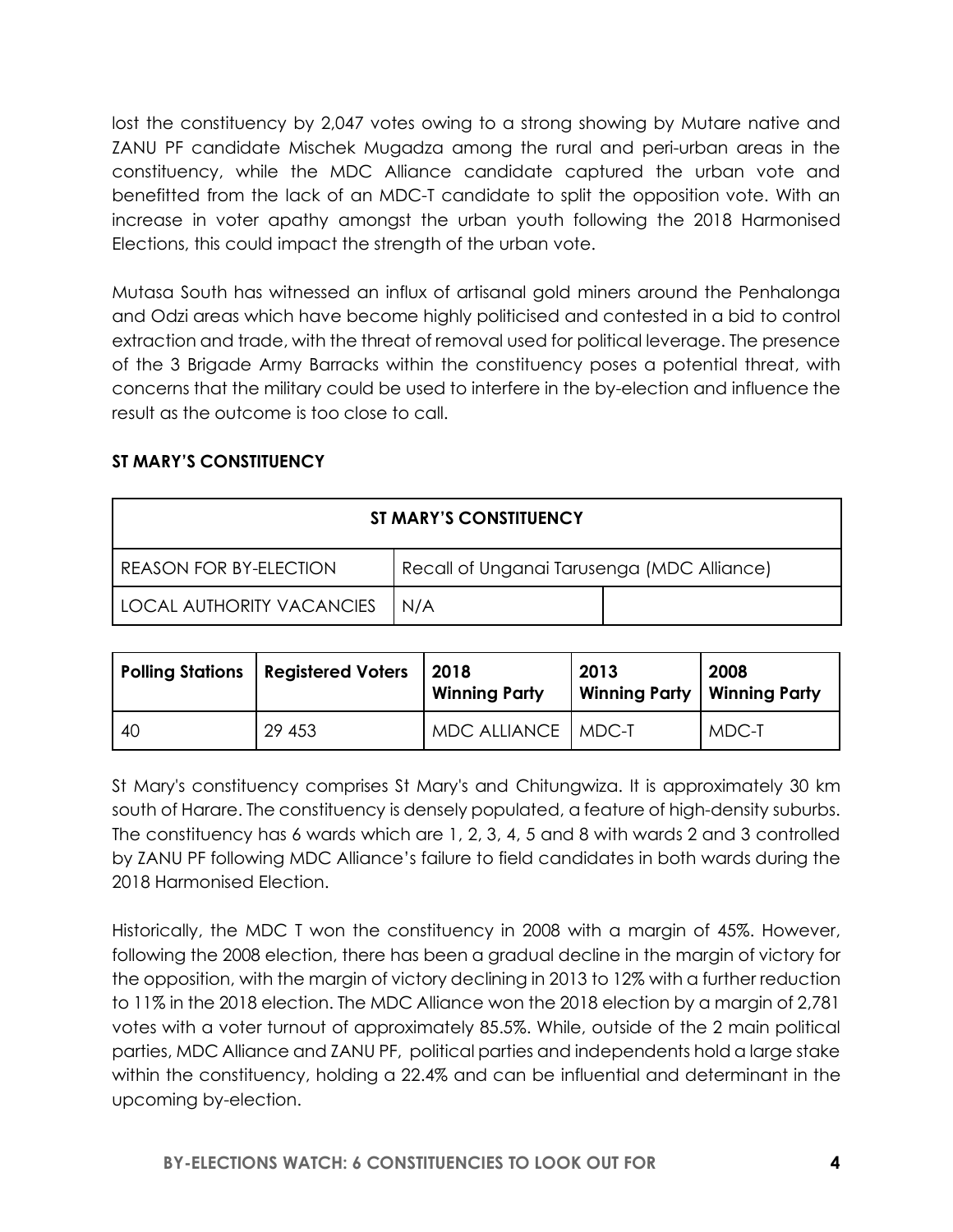Characteristically, in urban areas, opposition parties especially the MDC Alliance have experienced a turnout advantage. The gradual decline in the margin of victory and an increase in voter apathy particularly among the youth makes the constituency of particular interest for the 26 March by-elections. Voter apathy has been on the rise since the 2018 elections highlighted by the low voter turnout, approximately 28%, recorded in the 2019 by-election in Ward 24, Chitungwiza Municipality.

### **NKULUMANE CONSTITUENCY**

| <b>NKULUMANE CONSTITUENCY</b> |                                       |  |  |
|-------------------------------|---------------------------------------|--|--|
| <b>REASON FOR BY-ELECTION</b> | Recall of Kucaca Phulu (MDC Alliance) |  |  |
| <b>LOCAL AUTHORITY</b>        | N/A                                   |  |  |

|    | <b>Polling Stations   Registered Voters</b> | 2018<br><b>Winning Party</b> | 2013<br>Winning Party   Winning Party | 2008  |
|----|---------------------------------------------|------------------------------|---------------------------------------|-------|
| 36 | 21896                                       | MDC ALLIANCE   MDC-T         |                                       | MDC-T |

Since 2000 no other party has won the Nkulumane constituency in any election. But the MDC Alliance's dominance of the constituency has loosened, with MDC Alliance's support dropping from 62% in the 2013 elections to 45.3% in the 2018 harmonised election while ZANU PF support only increased by 1.44%, from 21.96% to 23.40% within the same period. The reduction in MDC Alliance's support within the constituency can be attributed to an increase in the support of other political formations and independents outside of ZANU PF and MDC Alliance, which stood at 28.9% of the total valid votes cast.

Voter turnout has been a key strategy for the opposition within the Bulawayo Province, however, the constituency and region has in recent years suffered from an increased electoral apathy with registration standing at approximately 60% of the potential registrants. Additionally, voter turnout has waned within Bulawayo in recent times which could potentially impact on the strength of the opposition vote. In the Bulawayo Municipality ward 28 by-election voter turnout stood at 18.89% with the MDC Alliance votes dropping from 8514 to 1499 between the 2018 harmonised election and the 2019 by-election, which resulted in ZANU PF capturing the council seat.

The presence of former War-Veteran leader and firebrand ZANU PF Provincial Chairperson Jabulani Sibanda who is a resident in Nkulumane could galvanise ZANU PF's mobilization efforts within the constituency. Jabulani Sibanda was instrumental in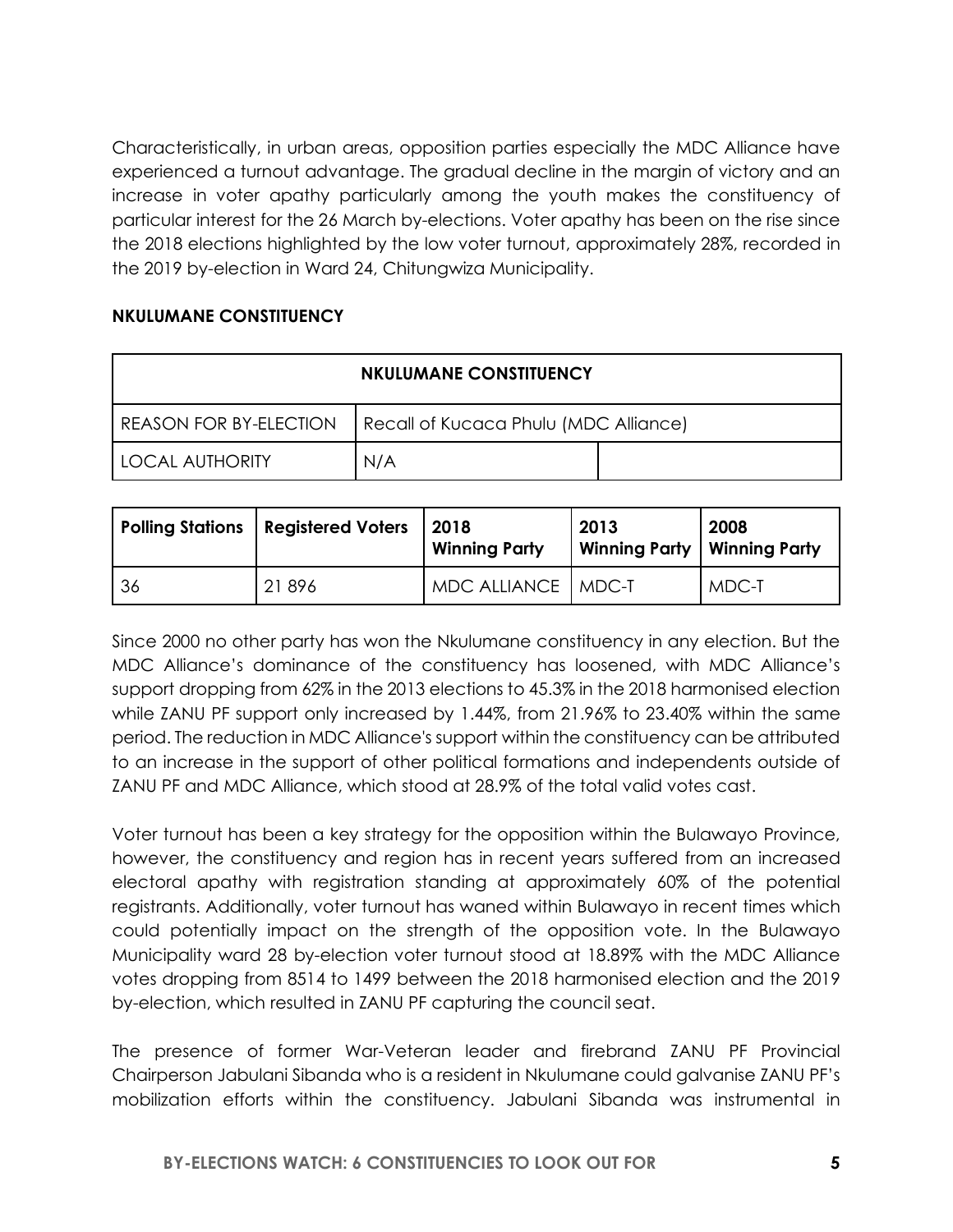mobilizing support for ZANU PF under the "*Million-Man Mugabe Marches*". Voter mobilization efforts are effective at increasing turnout. Additionally, the presence of Jabulani Sibanda increases the chances of politically motivated violence, with Sibanda accused of allegedly spearheading political violence on various occasions.

### **GOKWE CENTRAL CONSTITUENCY**

| <b>GOKWE CENTRAL CONSTITUENCY</b> |                                                 |  |  |
|-----------------------------------|-------------------------------------------------|--|--|
| <b>REASON FOR BY-ELECTION</b>     | Appointment of Victor Matemadanda as Ambassador |  |  |
| I LOCAL AUTHORITY                 | N/A                                             |  |  |

| Polling Stations | <b>Registered Voters</b> | 2018<br><b>Winning Party</b> | 2013<br>Winning Party   Winning Party | 2008    |
|------------------|--------------------------|------------------------------|---------------------------------------|---------|
| 46               | 29 5 9 7                 | <b>ZANU PF</b>               | <b>ZANU PF</b>                        | ZANU PF |

Gokwe comprises Njelele, Gokwe and Gwavava. The constituency was pruned in the 2008 delimitation and a number of new constituencies have grown out of it. Gokwe is a dry region and cotton remains the main crop area. The constituency had 22,669 registered voters in 2005 whilst in 2008, the constituency had 24,172 registered voters. In 2018, the number of registered voters increased to 29,597. In the last elections, the opposition tried to win over Gokwe Central constituents to its cause. But despite getting closer in 2018 with ZANU PF winning by a margin of 1,790 votes, the mood like the majority of rural constituencies remains a stronghold for the ruling party. However, with the opposition parties seeking to extend their political influence to rural constituencies, Gokwe Central could be seen as a constituency to kickstart the opposition's rural growth and break ZANU PF's stranglehold within rural constituencies.

#### **EPWORTH**

| <b>EPWORTH CONSTITUENCY</b>                                                |  |  |  |
|----------------------------------------------------------------------------|--|--|--|
| Recall of Earthrage Kureva (MDC Alliance)<br><b>REASON FOR BY-ELECTION</b> |  |  |  |
| LOCAL AUTHORITY VACANCIES<br>Ward 4<br>Ward 6                              |  |  |  |

| Polling Stations   Registered Voters   2018 |  | 2013 | 2008 |
|---------------------------------------------|--|------|------|
|---------------------------------------------|--|------|------|